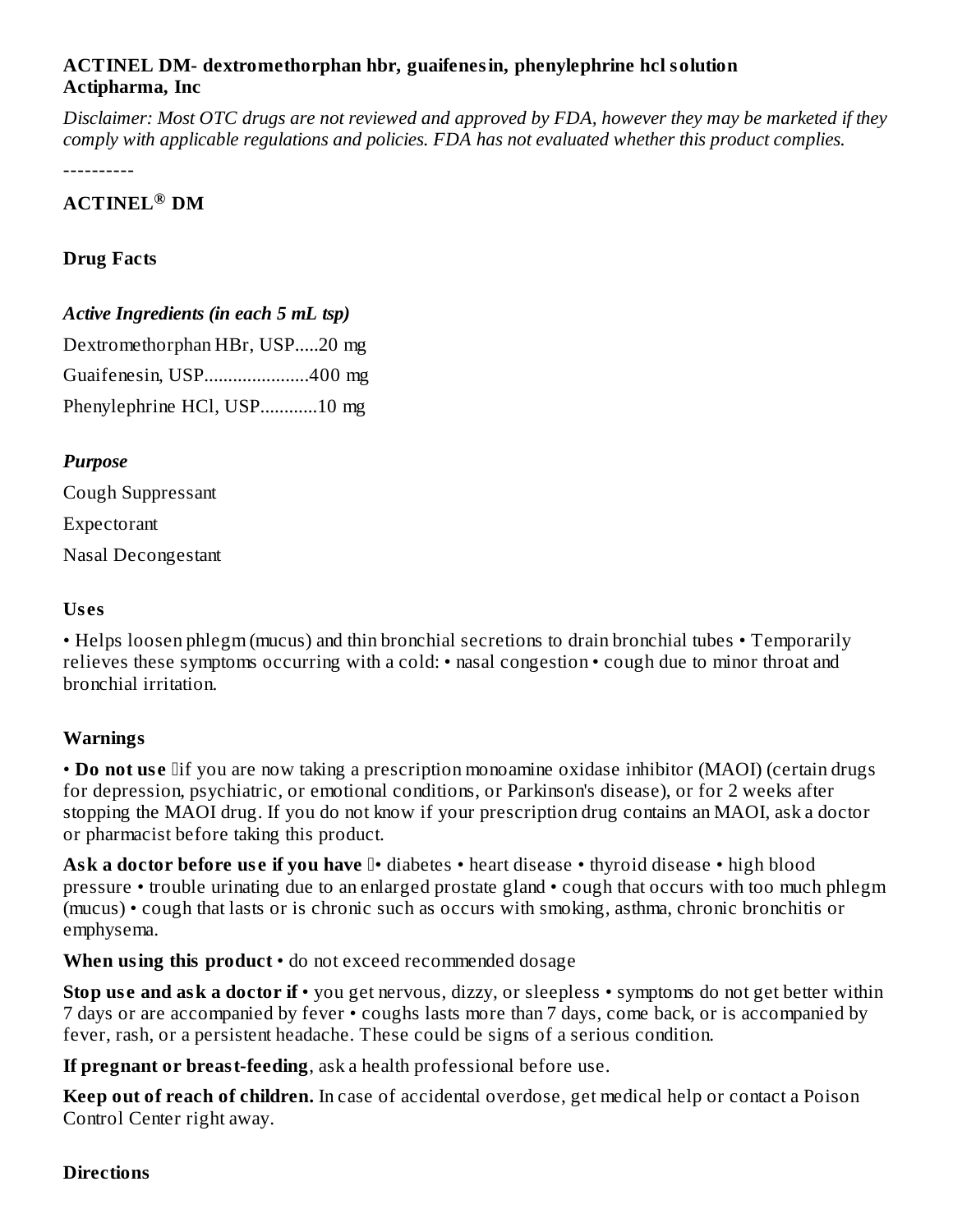do not take more than 6 doses in any 24-hour period.

| Adults and Children 12 years of age and over | 5mL (1tsp), every 4 hours |
|----------------------------------------------|---------------------------|
| Children under 12 years of age               | ask a doctor              |

#### **Other information**

• Store at room temperature  $15^{\rm l\rho}$  0-  $30^{\rm l\rho}$  0C (59 ${\rm l\rho}$  0-  $86^{\rm l\rho}$  0F) • protect from freezing • protect from light • Avoid excessive heat or humidity. TAMPER EVIDENT: Do not use if inner seal is torn, broken or missing. Pharmacist: Preserve and dispense in tight, light-resistant container with a child resistant cap as defined in the USP.

### **Inactive ingredients:**

Artificial and natural flavors, citric acid, glycerin, menthol, methylparaben, polyethylene glycol, propylparaben, purified water, sodium citrate and sucralose.

# Contains the same active ingredients as  $\mathbf{T}$ usnel $\mathbb{I}^{\oplus}$   $\mathbb{D}\mathbf{M}^{\mathbb{I}^*}$

# **SUGAR FREE**

### **DYE FREE**

# **ALCOHOL FREE**

### **Great Flavor**

Manufactured in the USA for ActiPharma, Inc. Dorado, PR 00646. Tel: (787)608-0882

**\* Tusnel® DM is a registered trademark of Llorens Pharmaceutical. This product is not manufactured, distributed or marketed by Llorens Pharmaceutical.**

**Packaging**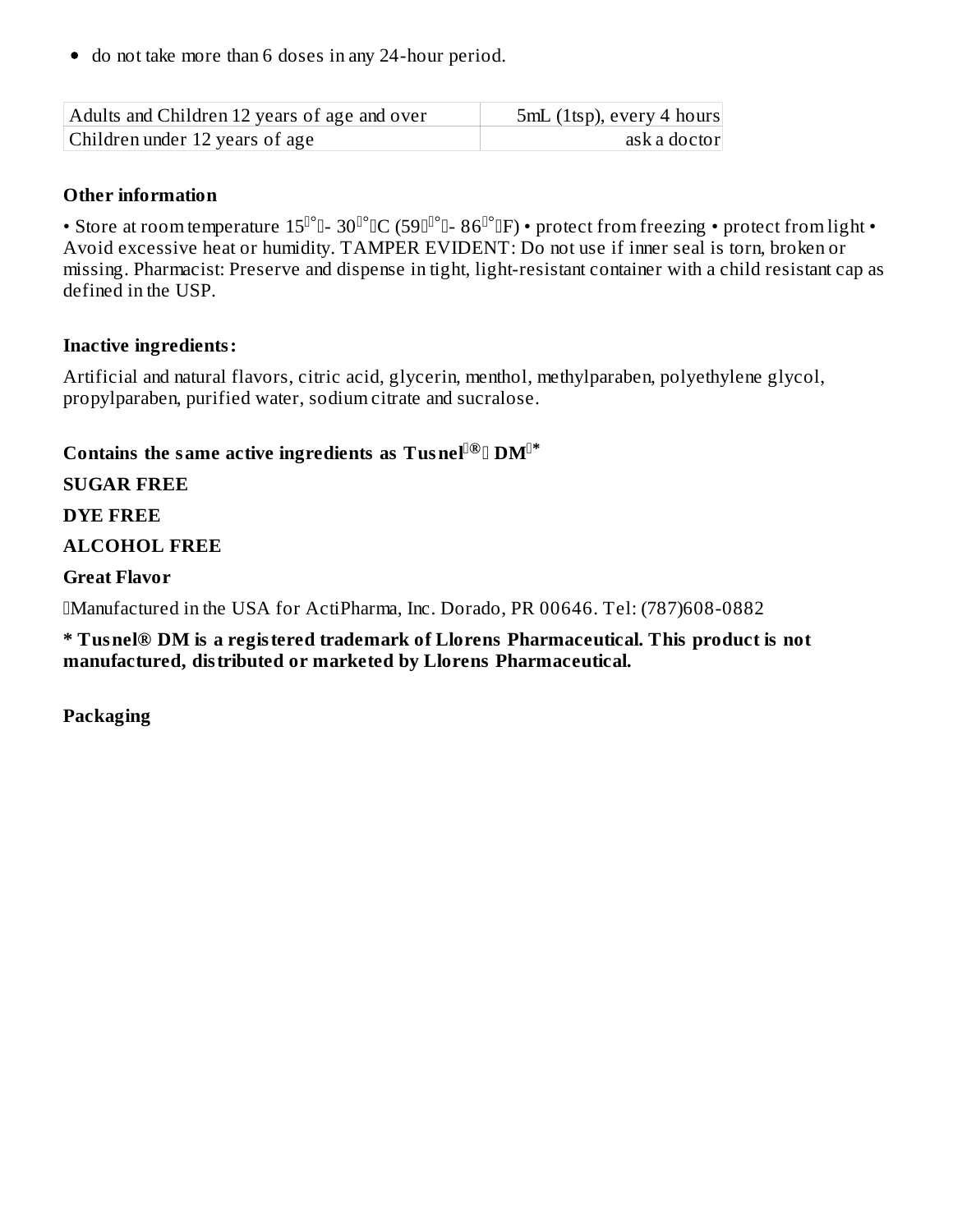| NDC 63102-104-16<br><b>ACTINEL</b><br>DM<br>Contains the same active<br>ingredients as Tusnel® DM*<br><b>COUGH SUPPRESSANT</b><br><b>EXPECTORANT</b><br><b>NASAL DECONGESTANT</b><br><b>SUGAR FREE</b><br><b>DYE FREE</b> | Rev. 2/19<br>pharmacist<br>prescription monoamine oxidase<br>MAOI drug. If you do not<br>cough that<br>occurs with too much phlegm (mucus) . cough that lasts or is chronic such as occurs<br>30°C (59°- 86°F) • protect from freezing<br>TAMPER EVIDENT: Do not use  if inner<br>ve and dispense in tight, light-resistant<br>ang<br>drain<br>Stop use and ask a doctor if . you get nervous, dizzy, or sleepless . symptoms do not get better within<br>comes back, or is accompanied<br>of children. In case of accidental overdose, get medical help or contact a Poison<br>menthol,<br>bronchial tubes . Temporarily relieves these symptoms occurring with a cold: . nasal<br>Suppressant<br>Nasal Decongestant<br>(certain drugs for depression, psychiatric, or emotional conditions<br>Purpose<br>Expectorant<br>· diabetes · heart disease · thyroid disease<br>Manufactured in the USA for ActiPharma, Inc. Dorado, PR 00646. Tel: (787) 608-0882<br>citrate<br>5 mL (1tsp), every 4 hours<br>ask a doctor<br>secretions to<br>glycerin,<br>٠<br>sodium<br>ð<br>When using this product . do not exceed recommended dosage<br>gland<br>Cough<br>doctor<br>by fever, rash, or a persistent headache. These could be signs of a serious condition.<br>high blood pressure • trouble urinating due to an enlarged prostate<br>acid,<br>water,<br>bronchial<br>period.<br>congestion · cough due to minor throat and bronchial irritation.<br>$\sigma$<br>citric<br>2 weeks after stopping the<br>contains an MAOI, ask<br>purified<br>ask<br>7 days or are accompanied by fever . coughs lasts more than 7 days,<br>24-hour<br>Llorens<br>manufactured,<br>If pregnant or breast-feeding, ask a health professional before use.<br>with smoking, asthma, chronic bronchitis or emphysema.<br>flavors,<br>thin<br>Avoid excessive heat or hurnidity T/<br>or missing Pharmacist: Preserve<br>are now taking a<br>propylparaben,<br>container with a child resistant cap as defined in the USP<br>distributed or marketed by Llorens Pharmaceutical.<br>any<br>$15° -$<br>ቴ<br>and<br>mL tsp)<br>Ξ.<br>natura<br>trademark<br>Store at room temperature<br>• do not take more than 6 doses<br>(mucus)<br>400 mg<br>Pharmacist<br>$10 \, mg$<br>ĭø<br>.20 mg.<br>Adults and Children 12 years of age and over<br>Ask a doctor before use if you have<br>each 5<br>gue<br>$\underline{\boldsymbol{\omega}}$<br>glycol, | $\sim$<br>$\geq m$<br>≘<br>쁮<br>¥ |
|---------------------------------------------------------------------------------------------------------------------------------------------------------------------------------------------------------------------------|----------------------------------------------------------------------------------------------------------------------------------------------------------------------------------------------------------------------------------------------------------------------------------------------------------------------------------------------------------------------------------------------------------------------------------------------------------------------------------------------------------------------------------------------------------------------------------------------------------------------------------------------------------------------------------------------------------------------------------------------------------------------------------------------------------------------------------------------------------------------------------------------------------------------------------------------------------------------------------------------------------------------------------------------------------------------------------------------------------------------------------------------------------------------------------------------------------------------------------------------------------------------------------------------------------------------------------------------------------------------------------------------------------------------------------------------------------------------------------------------------------------------------------------------------------------------------------------------------------------------------------------------------------------------------------------------------------------------------------------------------------------------------------------------------------------------------------------------------------------------------------------------------------------------------------------------------------------------------------------------------------------------------------------------------------------------------------------------------------------------------------------------------------------------------------------------------------------------------------------------------------------------------------------------------------------------------------------------------------------------------------------------------------------------------|-----------------------------------|
| <b>ALCOHOL FREE</b>                                                                                                                                                                                                       | registered<br>phlegm<br>product<br>Artificial<br>missing.<br>ίm<br>USP.                                                                                                                                                                                                                                                                                                                                                                                                                                                                                                                                                                                                                                                                                                                                                                                                                                                                                                                                                                                                                                                                                                                                                                                                                                                                                                                                                                                                                                                                                                                                                                                                                                                                                                                                                                                                                                                                                                                                                                                                                                                                                                                                                                                                                                                                                                                                                    | E                                 |
| <b>Great Flavor</b>                                                                                                                                                                                                       | Children under 12 years of age<br>polyethylene<br>Helps loosen<br>This<br>ingredients:<br>ಣ<br>: from light • <i>F</i><br>iorn, broken<br><u>.ഗ</u><br>Facts<br>ΣÑ                                                                                                                                                                                                                                                                                                                                                                                                                                                                                                                                                                                                                                                                                                                                                                                                                                                                                                                                                                                                                                                                                                                                                                                                                                                                                                                                                                                                                                                                                                                                                                                                                                                                                                                                                                                                                                                                                                                                                                                                                                                                                                                                                                                                                                                         | ⋛<br>∍                            |
| <i>i</i> iPharma<br><b>T-EFFECTIVE SOLUTIONS</b>                                                                                                                                                                          | Warnings . Do not use if you<br>or Parkinson's disease), or for<br>Dextromethorphan HBr, USP<br>know if your prescription drug<br>before taking this product.<br><b>Active Ingredients</b><br>Control Center right away.<br>Phenylephrine HCI,<br>Guaifenesin, USP.<br>Other information -<br>inhibitor (MAOI)<br>Keep out of reach<br>Pharmaceutical.<br>methylparaben,<br><b>Directions</b><br>torn,<br>Tusnel®<br>sucralose<br>Drug<br>Inactive<br>·protect t<br>seal is to<br>Uses<br>seal                                                                                                                                                                                                                                                                                                                                                                                                                                                                                                                                                                                                                                                                                                                                                                                                                                                                                                                                                                                                                                                                                                                                                                                                                                                                                                                                                                                                                                                                                                                                                                                                                                                                                                                                                                                                                                                                                                                             |                                   |
| 16 Fl.oz. (474 mL)                                                                                                                                                                                                        |                                                                                                                                                                                                                                                                                                                                                                                                                                                                                                                                                                                                                                                                                                                                                                                                                                                                                                                                                                                                                                                                                                                                                                                                                                                                                                                                                                                                                                                                                                                                                                                                                                                                                                                                                                                                                                                                                                                                                                                                                                                                                                                                                                                                                                                                                                                                                                                                                            |                                   |

#### **DRUG FACTS**

| <b>Drug Facts</b>                                                                                                                                                                                                                                                                                                                                                          |                            |  |  |  |  |  |
|----------------------------------------------------------------------------------------------------------------------------------------------------------------------------------------------------------------------------------------------------------------------------------------------------------------------------------------------------------------------------|----------------------------|--|--|--|--|--|
| Active Ingredients (in each 5 mL tsp)                                                                                                                                                                                                                                                                                                                                      | <b>Purpose</b>             |  |  |  |  |  |
| Dextromethorphan HBr, USP20 mgCough Suppressant                                                                                                                                                                                                                                                                                                                            |                            |  |  |  |  |  |
|                                                                                                                                                                                                                                                                                                                                                                            |                            |  |  |  |  |  |
| Phenylephrine HCl, USP10 mgNasal Decongestant                                                                                                                                                                                                                                                                                                                              |                            |  |  |  |  |  |
| Uses . Helps loosen phlegm (mucus) and thin bronchial secretions to drain<br>bronchial tubes . Temporarily relieves these symptoms occurring with a cold: . nasal<br>congestion · cough due to minor throat and bronchial irritation.                                                                                                                                      |                            |  |  |  |  |  |
| Warnings • Do not use if you are now taking a prescription monoamine oxidase<br>inhibitor (MAOI) (certain drugs for depression, psychiatric, or emotional conditions,<br>or Parkinson's disease), or for 2 weeks after stopping the MAOI drug. If you do not<br>know if your prescription drug contains an MAOI, ask a doctor or pharmacist<br>before taking this product. |                            |  |  |  |  |  |
| Ask a doctor before use if you have · diabetes · heart disease · thyroid disease ·<br>high blood pressure • trouble urinating due to an enlarged prostate gland • cough that<br>occurs with too much phlegm (mucus) · cough that lasts or is chronic such as occurs<br>with smoking, asthma, chronic bronchitis or emphysema,                                              |                            |  |  |  |  |  |
| When using this product • do not exceed recommended dosage                                                                                                                                                                                                                                                                                                                 |                            |  |  |  |  |  |
| Stop use and ask a doctor if · you get nervous, dizzy, or sleepless · symptoms do not get better within<br>7 days or are accompanied by fever · coughs lasts more than 7 days, comes back, or is accompanied<br>by fever, rash, or a persistent headache. These could be signs of a serious condition.                                                                     |                            |  |  |  |  |  |
| If pregnant or breast-feeding, ask a health professional before use.                                                                                                                                                                                                                                                                                                       |                            |  |  |  |  |  |
| Keep out of reach of children, in case of accidental overdose, get medical help or contact a Poison<br>Control Center right away.                                                                                                                                                                                                                                          |                            |  |  |  |  |  |
| Directions · do not take more than 6 doses in any 24-hour period,                                                                                                                                                                                                                                                                                                          |                            |  |  |  |  |  |
| Adults and Children 12 years of age and over                                                                                                                                                                                                                                                                                                                               | 5 mL (1tsp), every 4 hours |  |  |  |  |  |
| Children under 12 years of age                                                                                                                                                                                                                                                                                                                                             | ask a doctor               |  |  |  |  |  |
| Other information · Store at room temperature 15° - 30°C (59° - 86°F) · protect from freezing<br>• protect from light • Avoid excessive heat or humidity. TAMPER EVIDENT: Do not use if inner<br>seal is torn, broken or missing. Pharmacist: Preserve and dispense in tight, light-resistant<br>container with a child resistant cap as defined in the USP.               |                            |  |  |  |  |  |
| Inactive ingredients: Artificial and natural flavors, citric acid, glycerin, menthol,<br>methylparaben, polyethylene glycol, propylparaben, purified water, sodium citrate and<br>sucralose.                                                                                                                                                                               |                            |  |  |  |  |  |

# **ACTINEL DM** dextromethorphan hbr, guaifenesin, phenylephrine hcl solution **Product Information Product Type If ALL AREA** HUMAN OTC DRUG **Item Code (Source) Index Index** 104 **Route of Administration** ORAL